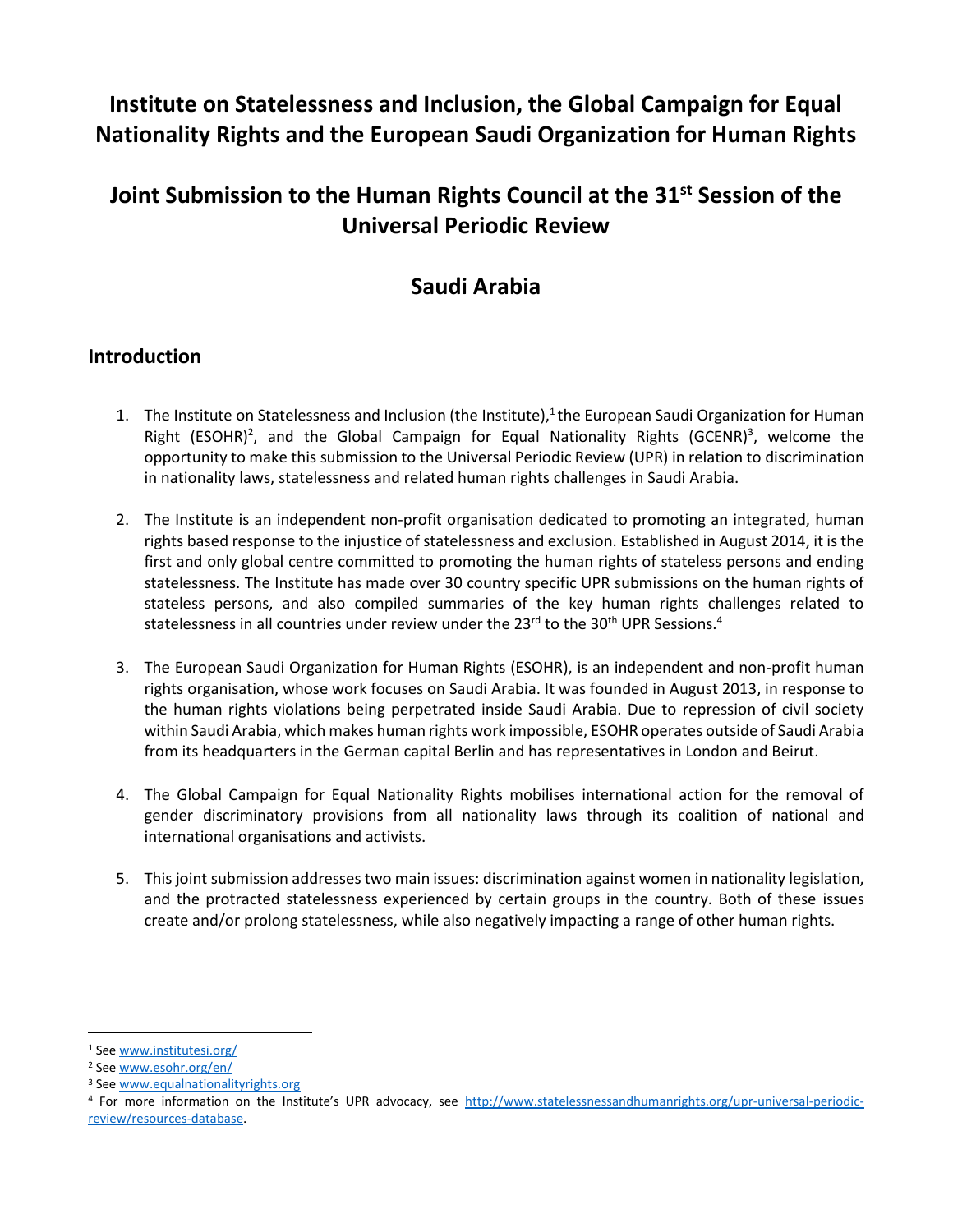### **The Universal Periodic Review of Saudi Arabia under the Second Cycle**

6. In its state report before its previous UPR, Saudi Arabia did not comment on the issue of stateless communities in its territory, neither did it directly address gender discrimination that exists in its nationality law. It did however elaborate on the efforts the State has made with regards to the situation of children of women married to non-nationals. Paragraph 56 of the report explained the various rights now afforded to children and spouses of Saudi women:

> *'Saudi women married to non-nationals: Pursuant to Cabinet Decision No. 406 of 12 November 2012, approval was given for the sponsorship of children of Saudi women married to nonnationals to be transferred to their mother if they are resident in the Kingdom. If they are abroad, their mother is entitled to send for them and the State shoulders the cost of their resident permits. They are also permitted to work in the private sector without any transfer of the sponsorship. They receive the same schooling and medical treatment as any Saudi and are included in the Saudization percentages for the private sector. Saudi women married to non-nationals are further permitted to bring their spouse to the Kingdom if he is abroad or, if he is resident in the Kingdom and so wishes, to have his sponsorship transferred to her.' <sup>5</sup>*

7. Several countries made general recommendations to Saudi Arabia with regard to the promotion of gender equality and elimination of gender discrimination, but none specifically mentioned gender discrimination in nationality laws. With regard to statelessness, Mexico recommended that Saudi Arabia should *'Consider positively the ratification of the conventions on enforced disappearance, the migrant workers, refugees, statelessness and the reduction of cases of statelessness, and the Optional Protocol to CAT.*' Saudi Arabia did accept this recommendation, but did not follow up with any remedial steps. Unfortunately, there were no other statelessness related recommendations.<sup>6</sup>

## **Saudi Arabia's International Obligations**

- 8. The gaps in law and policy that are detailed below, specifically in Saudi Arabia's current Citizenship Act, and the challenges that many individuals and groups face in obtaining their right to a nationality, are in clear violation of the international obligations of Saudi Arabia.
- 9. The state has not ratified the International Covenant on Civil and Political Rights (ICCPR) or the International Covenant on Economic, Social and Cultural Rights (ICESCR). The state is also not party to the 1954 and 1961 UN Statelessness Conventions, or the 1951 Refugee Convention and its Protocol.
- 10. However, Saudi Arabia, as a Member of the United Nations is obligated by the Charter of the United Nations to promote "universal respect for, and observance of, human rights and fundamental freedoms for all without distinction as to race, sex, language, or religion".5 Also, Article 15 of the UDHR states that "everyone has the right to a nationality" and "no one shall be arbitrarily deprived of his nationality nor denied the right to change his nationality".

 $\overline{a}$ <sup>5</sup> A/HRC/WG.6/17/SAU/1

<sup>6</sup> https://www.upr-

info.org/database/index.php?limit=0&f\_SUR=149&f\_SMR=All&order=&orderDir=ASC&orderP=true&f\_Issue=All&searchReco=&resultM ax=300&response=&action\_type=&session=&SuRRgrp=&SuROrg=&SMRRgrp=&SMROrg=&pledges=RecoOnly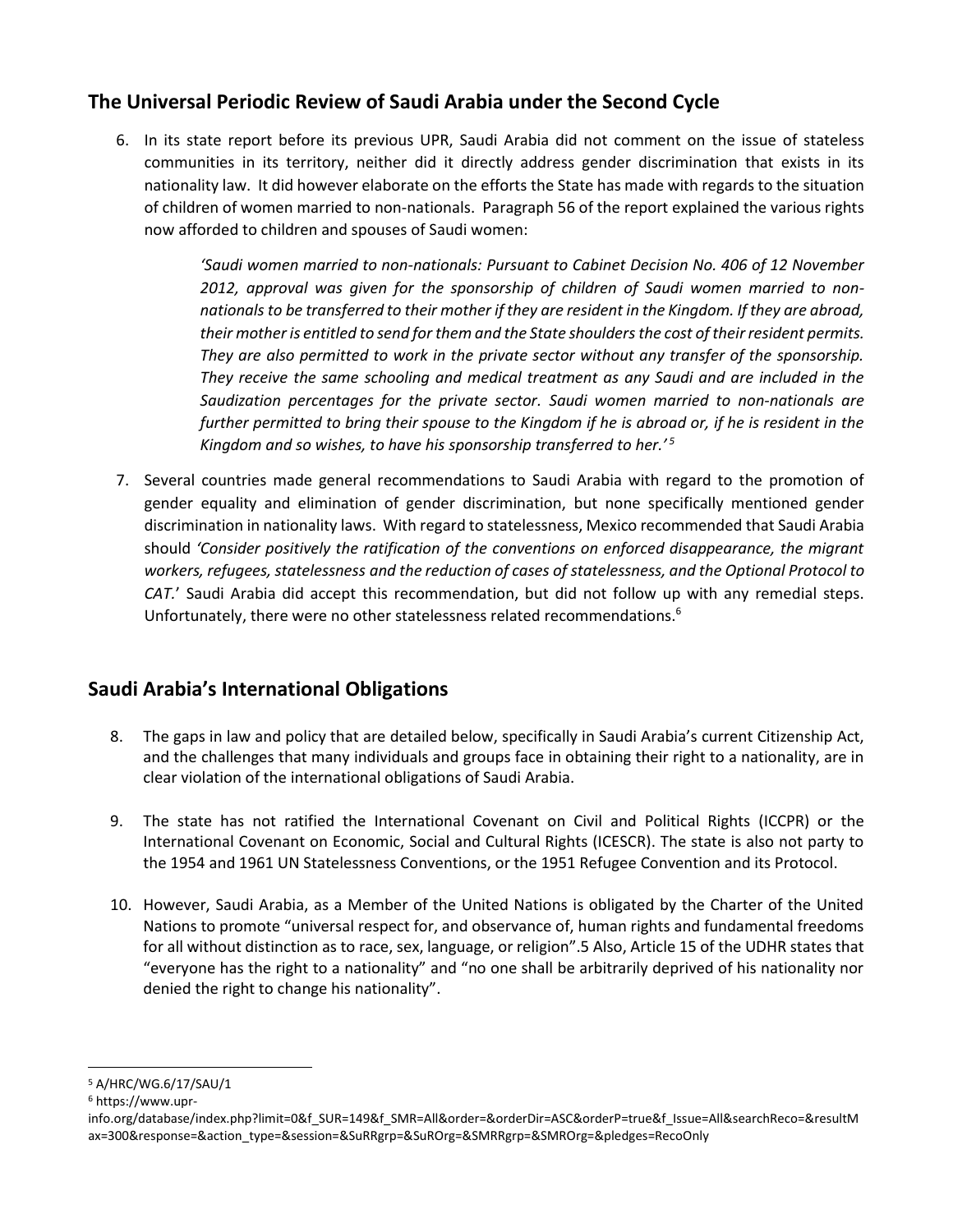11. Further, Saudi Arabia is a party to other treaties that do preserve the right to nationality without discrimination. According to Article 7 of the Convention of the Rights of the Child (CRC), which Saudi Arabia is party to enshrines every child's right to be registered immediately after a birth and to acquire a nationality, and protects all children from statelessness. The Convention on the Elimination of All Forms of Discrimination against Women (CEDAW) states in Article 9 that: (2) States Parties shall grant women equal rights with men with respect to the nationality of their children. However, Saudi Arabia has in place a reservation to Article 9.6

#### **Gender Discrimination in Saudi Arabia's Nationality Law**

- 12. According to Saudi Arabia's nationality law, the Saudi Arabian Citizenship System, children of Saudi fathers acquire Saudi nationality at birth, regardless of the child's birthplace, but Saudi women cannot transmit their Saudi nationality automatically to their children. Article 7 of the law states that, "*Individuals born inside or outside the Kingdom from a Saudi father, or Saudi mother and unknown father, or born inside the Kingdom from unknown parents (foundling) are considered Saudis."<sup>7</sup>* Alongside the discrimination that this is embedded in and the human rights impacts it has on the children, it also - in many cases - puts children at risk of statelessness when they cannot obtain the nationality of their father, or if their father is also stateless.
- 13. Article 8 of Saudi Arabian Citizenship System further goes onto allow children of Saudi mothers the option of applying for nationality at the age of majority, with conditions attached. The Article states that '*Individuals born inside the Kingdom from Non-Saudi father and Saudi mother may be granted Saudi Citizenship by the decision of The Minister of Interior in case of the following conditions. a- Having a permanent Resident Permit (Iqama) when he reaches the legal age; b- Having good behaviour, and never sentenced to criminal judgment or imprisonment for more than six months; c- Being fluent in Arabic; d-Applying for the citizenship after one year of reaching the legal age.'* This allows the option for children of Saudi women to naturalise, at the states discretion, after reaching the age of majority. Although this option is a step forward, it falls far behind standards of gender equality and child rights. This provision does not render mothers the same nationality rights as fathers, and denies children access to many rights in their childhood.
- 14. Saudi women are also denied the right to transfer their nationality to non-national spouses, a right that is reserved only for Saudi males, according to Article 14 of the Citizenship act.
- 15. In addition, despite Article 7 of the CRC obligating states to ensure every child's right to a nationality, particularly if they would otherwise be stateless, Saudi Arabia's nationality law contains no safeguard against statelessness at birth. Such a safeguard would, in practice, mean that any child born in Saudi Arabia who cannot obtain any other nationality would acquire Saudi nationality without undue delay. Without such a safeguard, Saudi Arabia does not have at its disposal, one of the most efficient ways that would both lead to no new cases of statelessness in the territory and would allow Saudi Arabia to ensure it does not violate many of its international obligations.

 $\overline{a}$ 

<sup>7</sup> Saudi Arabia Citizenship System, http://www.refworld.org/pdfid/3fb9eb6d2.pdf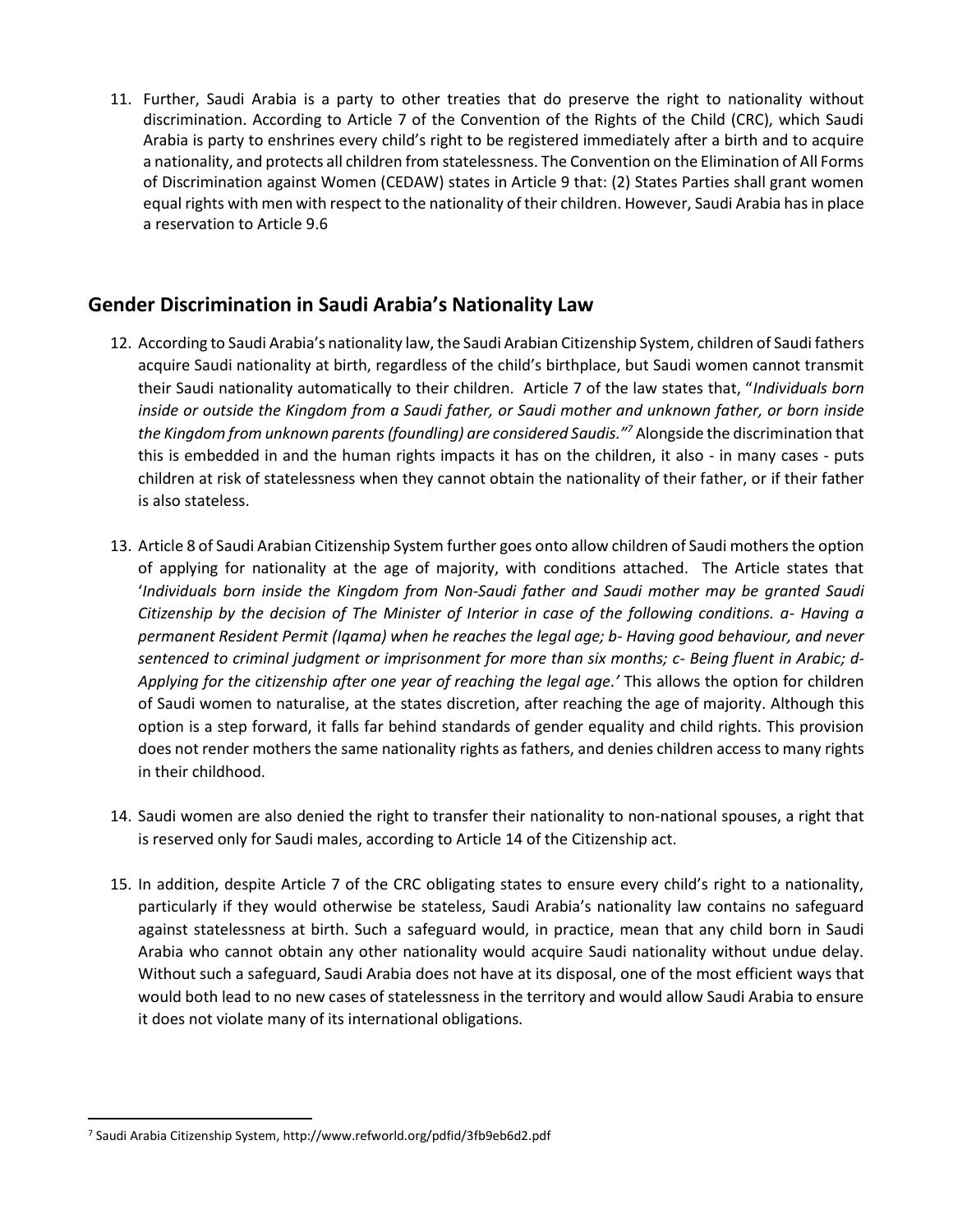### **Stateless Communities in Saudi Arabia**

#### *Bidoons*

- 16. Saudi Arabia hosts a sizable Bidoon<sup>8</sup> population, reporting has suggested near to 250,000.<sup>9</sup> Even with the UNHCR official statistic of 70,000, it is one of the top 20 countries in the world. This group mainly consists of descendants of nomadic tribes who failed to register for Saudi nationality in the past when the nation state was being formed. This may have been as they did not know of the registration procedure, did not understand its importance and/or were travelling during the registration period. In the country today, Bidoons are considered "illegal residents" by the Saudi government and are not eligible for Saudi citizenship. They are instead issued identity documents, known as "black cards" which the government began to issue in 2009 and indicate "five-year residency permits". The procedure for obtaining these cards is unclear and their validity is often precarious.  $10$
- 17. Although these Bidoons have no other option of obtaining nationality elsewhere in the world, the Saudi Arabian authority has made no attempts to resolve their situation of statelessness, nor ensure that their access to rights in the country are protected. This is particularly incomprehensible given that among the Saudi population, unlike other countries in the Gulf region, there is quite significant empathy towards this population and they are truly considered to belong to the Saudi citizenry.
- 18. It is of utmost importance to address the citizenship status of this population, as a matter of urgency. It has been noted that in 2020, the Bidoon will be asked to provide documentation establishing their origin. It is not clear what the consequences would be for those who cannot provide this documentation. Most fear they will be at risk of deportation, but they have nowhere to be removed to.

#### *Other Stateless Populations*

19. Significantly, there is a large population of stateless **Rohingya** who reside in Saudi Arabia. The majority have been there for decades and over generations (many since the 1950s), and again there are no official statistics for this population. However, estimates place the figure in the hundreds of thousands and possibly well over half a million. Their status and protection has improved over the past few years during which Saudi Arabia has issued 190,000 free residency permits to members of this Myanmar community, which allows residency for four years.<sup>11</sup> Under this process, applicants were also exempted from paying previous fines which resulted from non-renewal of their previous residency permits. Although this is a positive first step, it is not wholly adequate to resolve the legal status of stateless Rohingya living in Saudi Arabia. There are many reasons for this:

 $\overline{a}$ 

[http://www.alwatan.com.sa/Local/News\\_Detail.aspx?ArticleID=242939&CategoryID=5](http://www.alwatan.com.sa/Local/News_Detail.aspx?ArticleID=242939&CategoryID=5)

<sup>11</sup> Alarabiya, 190,000 Myanmar nationals get residency relief in Saudi Arabia, 2017, access at

<sup>8</sup> Literal translation from Arabic is 'without'

<sup>9</sup> See ESOHR, The Suffering of a Quarter of a Million Stateless and Calls for Radical and Urgent Solutions, 2016, access at <http://www.esohr.org/en/?p=723> and Alwatan news article

<sup>10</sup> For more information on this group see Canada: Immigration and Refugee Board of Canada, *Saudi Arabia: Situation of Bidoons, including ability to obtain a passport; whether a person born to a Saudi mother and Bidoon father can obtain Saudi citizenship, and would be issued a Saudi passport as a minor (2014-June 2016) and Alarabiya, The Bidoon of Saudi Arabia, Generations of Discrimination, 2014 access at http://english.alarabiya.net/en/perspective/features/2014/08/30/The-Bidoon-of-Saudi-Arabia-Generations-ofdiscrimination.html*

http://english.alarabiya.net/en/News/gulf/2017/01/25/Over-190-000-Myanmar-nationals-granted-Saudi-residency.html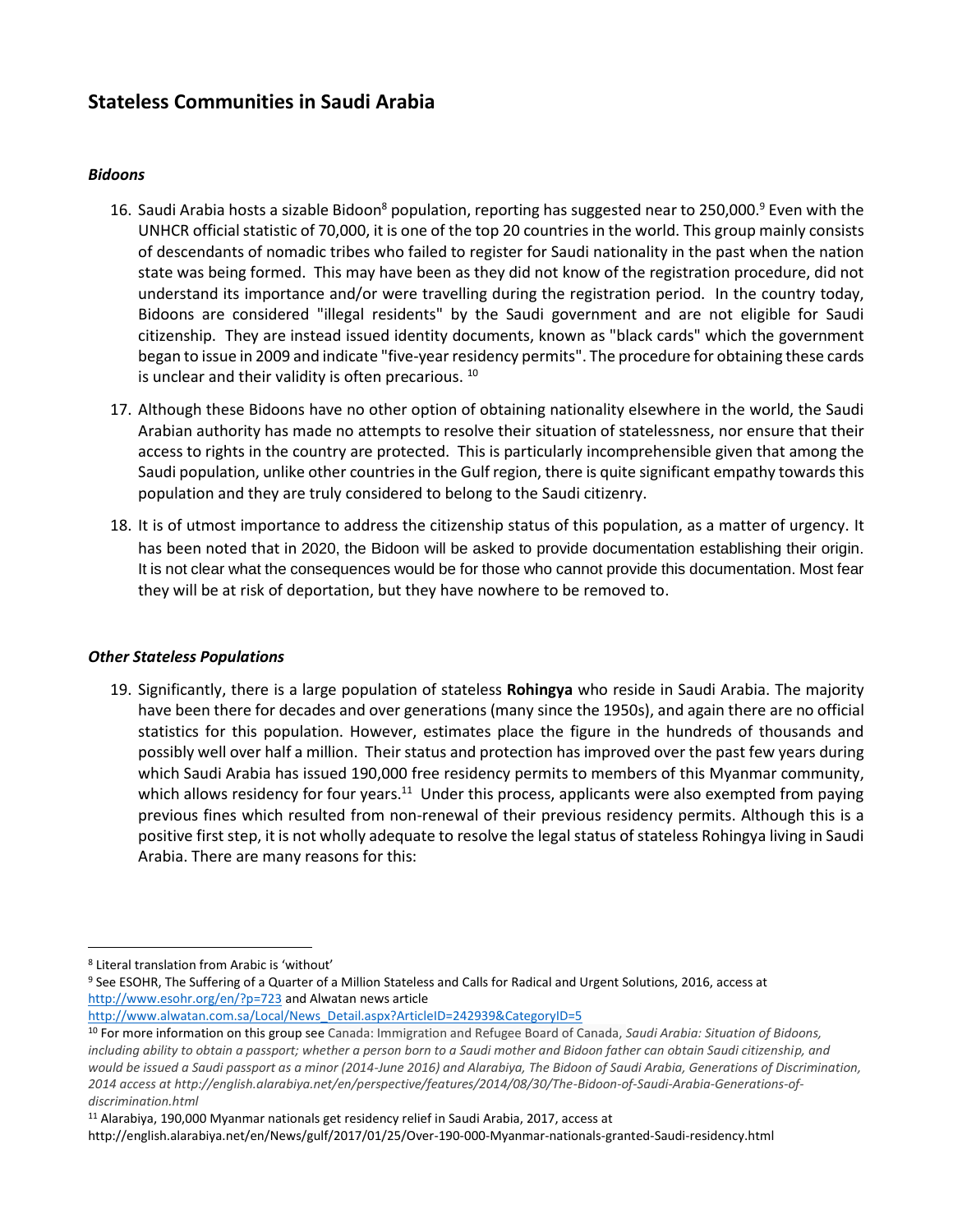- a. short-term residency permits are not a permanent solution and the status of Rohingya continues to be at the discretion and goodwill of the state;
- b. this initiative has not included the full population of Rohingya in the country, there are significant numbers who remain with no legal status;
- c. this status does not ensure them full access to rights; and
- d. perhaps most importantly, Rohingya children born in Saudi Arabia who should be entitled to Saudi nationality in accordance with Article 7 CRC, are denied this right.
- 20. **Palestinians** in Saudi Arabia, who are estimated to number about 287,000, and have often lived there for decades – many since the 1950s - mostly have only residence status and are excluded from naturalisation procedures.<sup>12</sup> This means that their stay and status in the country relies on ensuring they have sponsorship. They constantly have no security, their status is very volatile, and they are ineligible to benefit from public services. With the current volatile nature of the cost of sponsorship in the country, they are always at risk of being deported.<sup>13</sup> In addition, UNRWA is has no presence in Saudi Arabia and so does not formally recognise or assist them. Therefore in practise they are not entitled to the basic protections that citizens or refugees are granted.

#### **Impacts of statelessness**

 $\overline{\phantom{a}}$ 

21. Being stateless in Saudi Arabia can result in significant violations of rights, which has included lack of access to public education, healthcare and other services; inability to access employment, impeded family reunification; social alienation and psychological challenges. What is often the most difficult consequence for these communities is that, alongside other non-nationals they are at the mercy of their sponsors to remain in the country. But unlike other non-nationals they would have nowhere to return to if deported. Bidoons in Saudi Arabia are particularly marginalised and remain the poorest segment of the Saudi population. Due to recent economic changes – i.e. imposition of value added tax and the doubling of the price of some services such as electricity – their situation is likely to further deteriorate. Finally, given the significance of the size of the stateless population (Bidoon, Rohingya and Palestinian), a certain part of society inevitably feels alienated and indefinitely marginalised from mainstream society, undermining social cohesion.<sup>14</sup>

- http://www.middleeasteye.net/columns/palestinian-refugee-saudi-arabia-civic-immobility-and-lost-dreams-344102002 <sup>14</sup> See ESOHR, The Suffering of a Quarter of a Million Stateless and Calls for Radical and Urgent Solutions, 2016, access at
- <http://www.esohr.org/en/?p=723> and *Alarabiya, The Bidoon of Saudi Arabia, Generations of Discrimination, 2014 access at http://english.alarabiya.net/en/perspective/features/2014/08/30/The-Bidoon-of-Saudi-Arabia-Generations-of-discrimination.html*

<sup>12</sup> A.Shiblak, Stateless Palestinians, FMR 26 access at http://www.fmreview.org/sites/fmr/files/FMRdownloads/en/palestine/shiblak.pdf <sup>13</sup> MiddleEastEye, A Palestinian refugee in Saudi Arabia: 50 Years of lost dreams, 2016, access at